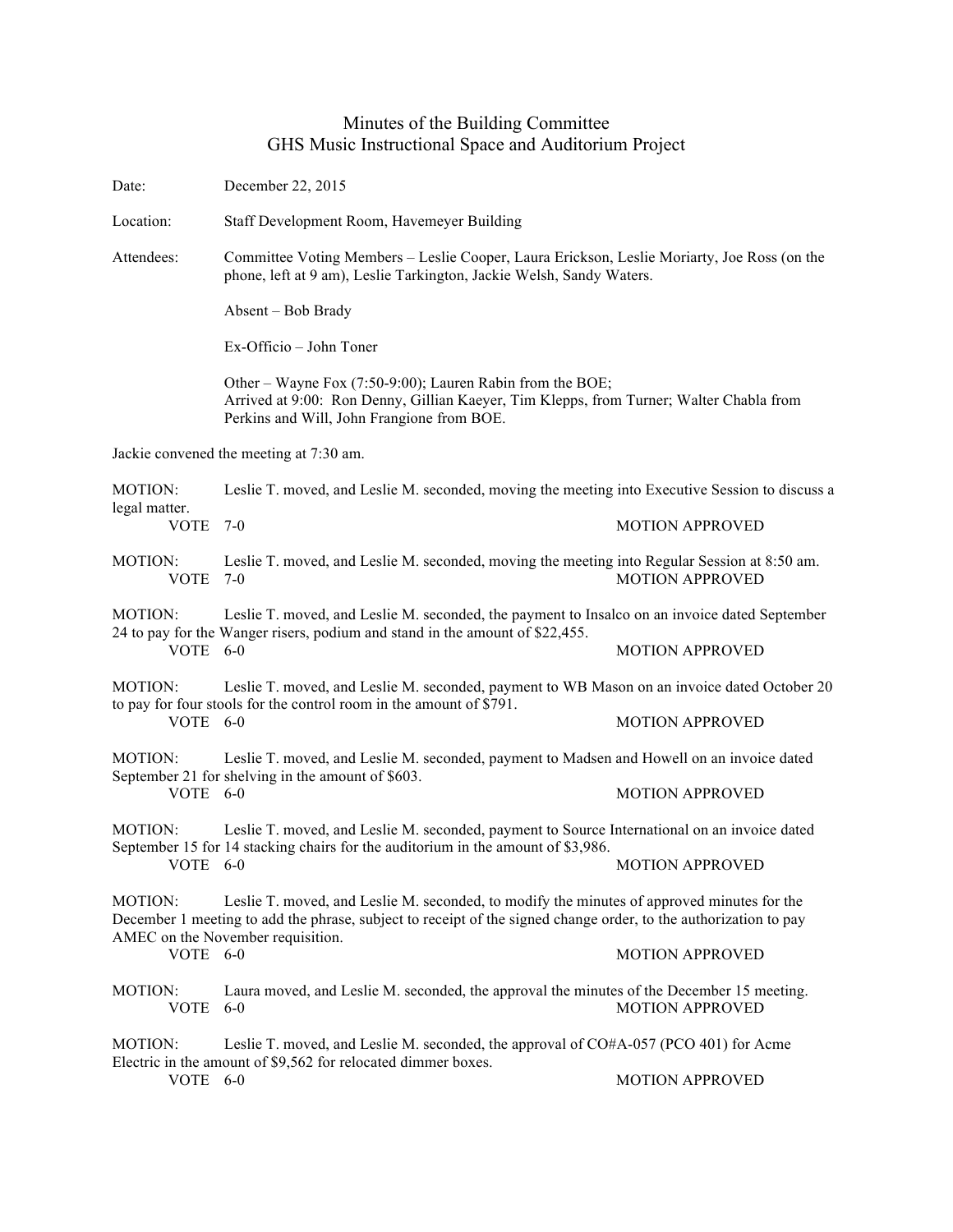| MOTION:                                                                | Leslie T. moved, and Leslie M. seconded, the approval of CO#A-084 (PCO 169) for CGM in the<br>amount of \$13,929 to install shaftwall.                                                    |                        |
|------------------------------------------------------------------------|-------------------------------------------------------------------------------------------------------------------------------------------------------------------------------------------|------------------------|
| VOTE 6-0                                                               |                                                                                                                                                                                           | <b>MOTION APPROVED</b> |
| MOTION:<br>VOTE 6-0                                                    | Leslie T. moved, and Leslie M. seconded, the approval of CO# A-085 (PCO 370) CGM in the<br>amount of \$1,444 for reworking doors.                                                         |                        |
|                                                                        |                                                                                                                                                                                           | <b>MOTION APPROVED</b> |
| MOTION:<br>VOTE 6-0                                                    | Leslie T. moved, and Leslie M. seconded, the approval of CO#A-023 (PCO 450) CT Masons in<br>the amount of \$3,511 for flashing revisions.                                                 |                        |
|                                                                        |                                                                                                                                                                                           | <b>MOTION APPROVED</b> |
| <b>MOTION:</b><br>VOTE 6-0                                             | Leslie T. moved, and Leslie M. seconded, the approval of CO#A-024 (PCO 450) for CT Masons<br>in the amount of \$4,203 for demolishing the masonry opening.                                |                        |
|                                                                        |                                                                                                                                                                                           | <b>MOTION APPROVED</b> |
| MOTION:                                                                | Leslie T. moved, and Leslie M. seconded, the approval of CO#A- 025 (PCO 450) for CT Masons<br>in the amount of \$944 for demolishing masonry opening.                                     |                        |
| VOTE 6-0                                                               |                                                                                                                                                                                           | <b>MOTION APPROVED</b> |
| <b>MOTION:</b><br>VOTE 6-0                                             | Leslie T. moved, and Leslie M. seconded, the approval of CO#D-005 (PCO 373) for Decco<br>Painting, a credit, in the amount of \$378 for painting the vestibule ceiling.                   |                        |
|                                                                        |                                                                                                                                                                                           | <b>MOTION APPROVED</b> |
| <b>MOTION:</b><br>VOTE 6-0                                             | Leslie T. moved, and Leslie M. seconded, the approval of CO#D-013 (PCO 173) for Pook<br>Diemont and Ohl, a credit, in the amount of \$682 for reducing the fullness of the house curtain. | <b>MOTION APPROVED</b> |
|                                                                        |                                                                                                                                                                                           |                        |
| MOTION:<br>VOTE 6-0                                                    | Leslie T. moved, and Leslie M. seconded, the approval of CO#A-014 (PCO 118) for Silktown<br>Roofing in the amount of \$1,595 for added wood blocking.                                     |                        |
|                                                                        |                                                                                                                                                                                           | <b>MOTION APPROVED</b> |
| MOTION:<br>VOTE 6-0                                                    | Leslie T. moved, and Leslie M. seconded, the approval of CO#D-015 (PCO 177) for Silktown<br>Roofing, a credit, in the amount of \$1,643 for deleted scuppers.                             |                        |
|                                                                        |                                                                                                                                                                                           | <b>MOTION APPROVED</b> |
| <b>MOTION:</b><br>VOTE 6-0                                             | Leslie T. moved, and Leslie M. seconded, the approval of CO#A-016 (PCO 193) for Silktown<br>Roofing in the amount of \$2,070 to reinstall existing roofing.                               |                        |
|                                                                        |                                                                                                                                                                                           | <b>MOTION APPROVED</b> |
| <b>MOTION:</b><br>VOTE 6-0                                             | Leslie T. moved, and Leslie M. seconded, the approval of CO#A-056 (PCO 193) for United Steel<br>in the amount of \$7,257 for galleria concrete demolition.                                |                        |
|                                                                        |                                                                                                                                                                                           | <b>MOTION APPROVED</b> |
| Gillian reviewed outstanding Change Orders currently under evaluation. |                                                                                                                                                                                           |                        |
| MOTION:<br>VOTE 6-0                                                    | Leslie T. moved, and Leslie M. seconded, the approval of CO#A-049 (PCO 462) for AMEC in the<br>amount of \$2,895 for installation of an extra manhole.                                    |                        |
|                                                                        |                                                                                                                                                                                           | <b>MOTION APPROVED</b> |
| MOTION:<br>VOTE 6-0                                                    | Leslie T. moved, and Leslie M. seconded, the approval of CO#A-050 (PCO 436) for AMEC in the<br>amount of \$26,234 for additional contaminated soil removal.                               |                        |
|                                                                        |                                                                                                                                                                                           | <b>MOTION APPROVED</b> |